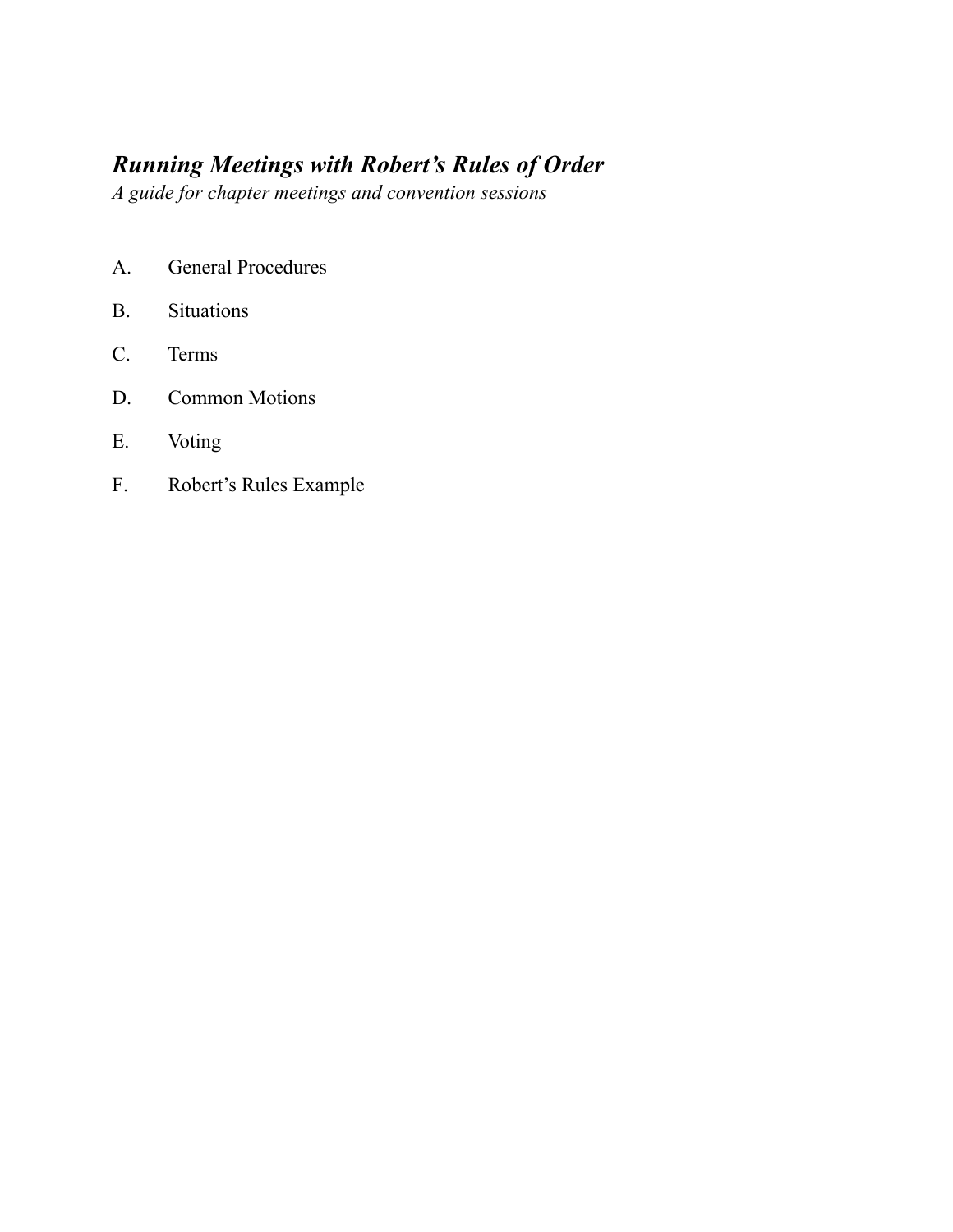# **General Procedures**

*A meeting wouldn't be a meeting without some general rules of procedure and decorum. Robert's*  Rules, of course, have many of these. We have tried to whittle them down to what we think would be *most useful for most chapter meetings and the national convention. Although the rules may seem at times to be trivial or nitpicky or downright weird, they are essentially just a way of ensuring fairness and common courtesy to all members of the meeting.*

### *Getting to Speak*

When you have something to say, you have to be *recognized by the chair*. According to Robert's Rules, this is done by standing up and *addressing the chair*. Now this may a bit too formal for many occasions and, admittedly, a few people shouting "Mr. President" every few minutes gets really annoying. So many chapters (and traditionally the national convention) have been a bit less formal and fallen back on simply **raising hands to get recognized. If the chair then calls on you, you may speak.**

As a common courtesy (and according to the Rules), you should **never seek recognition while someone else is talking**. There's nothing more frustrating than trying to get a point across while a dozen people have their hand in the air and are trying so hard to get the chair's attention that they are not paying attention to anything being said. Be polite and wait until they are finished. There are a few instances when it is acceptable to interrupt someone or speak without gaining recognition by the chair, such as when making a point of order or a point of information, but these are pretty rare.

**Members who have not yet spoken about the topic at hand always have priority over those who have.** According to the Rules, **each member can only speak twice on any given topic** (note: the standing rules of the national convention actually allow each person to speak only once). Additionally, the chair is obliged to try and alternate recognizing those who are for and against the motion being discussed. For example, if someone just spoke against a motion the chair would say something like "Is there anyone who wishes to speak in favor of the motion?" and then recognize someone.

### *Speaking*

After you've been recognized, you may then speak. It's best to start by addressing the chair with their title, but again this may be a bit formal for chapter meetings. **Always address your comments to the chair, even if they involve another member**. This keeps debate from becoming personal. **When referring to other members, use their title and not their name** (i.e., "Brother Smith", or "The delegate from Andronicus.") Using someone's first name implies a level of friendship that may not be appropriate when some of the members present may not know each other very well.

**When speaking, you may speak only on the merits of the topic immediately at hand.**  Anything off the topic is *out of order*, and you can be made to stop talking if someone points it out.

You may speak only a certain amount of time on any given topic. Robert's Rules allows for 10 minutes, the standing rules of convention allow for 2 minutes. Your chapter should have standing rules regarding both how long and how many times members get to talk on any one topic, unless you want to use Robert's standards.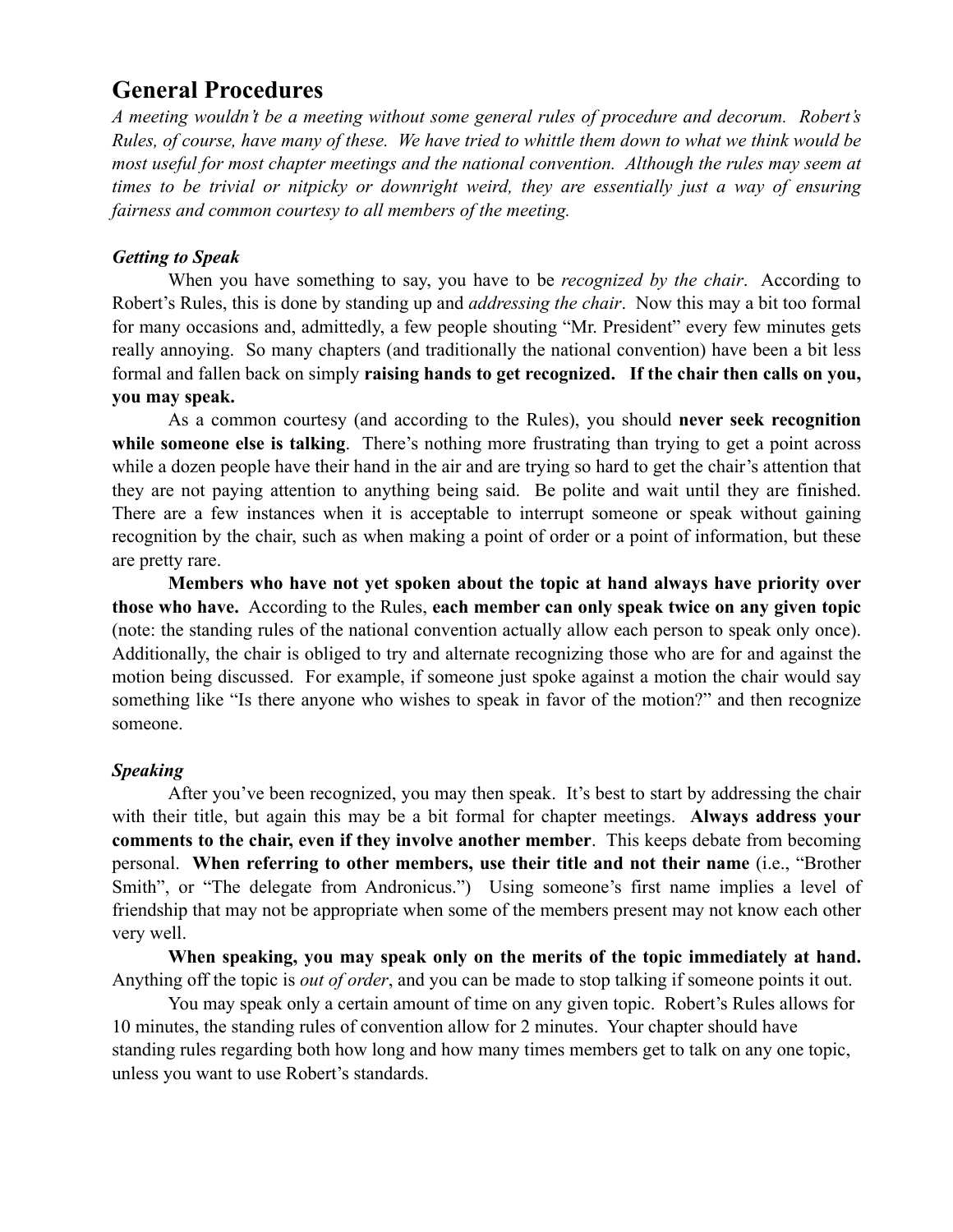# **Situations**

*This is a quick guide listing common situations you may find yourself in and how to deal with them.*

- **I want to change the wording of the motion we are discussing.** 
	- o Move to *amend* the motion and state your change specifically.
		- You must be recognized by the chair.
		- Requires a second.
		- $\blacksquare$  Is debatable.
		- Requires a simple majority to pass.
- **I want to end the discussion and have the vote.**
	- o Move to the *previous question*. Remember, when you are voting on the previous question you are voting only on whether or not to end discussion on the motion, not on the motion itself.
		- You must be recognized by the chair.
		- Requires a second.
		- $\blacksquare$  Is not debatable.
		- Requires a  $2/3$  majority to pass.
- **I think discussion should continue, but I don't want it to go on all day.**
	- o Move to *limit debate*, and state specifically how you want to limit it.
		- You must be recognized by the chair.
		- Requires a second.
		- $\blacksquare$  Is not debatable.
		- Requires a  $2/3$  majority to pass.
- **I want the chair to enforce rules about time limits and the number of times people are allowed to speak.**
	- o Make a *point of order* and then point out the rules being violated. The chair is then obliged to enforce the rules.
		- Can be made at any time, even when someone is speaking.
- **The chair has been enforcing rules about time limits and the number of times people are allowed to speak, but I really think we need to discuss this more.** 
	- o Move to *extend debate* and state specifically how you want to extend it.
		- You must be recognized by the chair.
		- Requires a second.
		- $\blacksquare$  Is not debatable.
		- Requires a  $2/3$  majority to pass.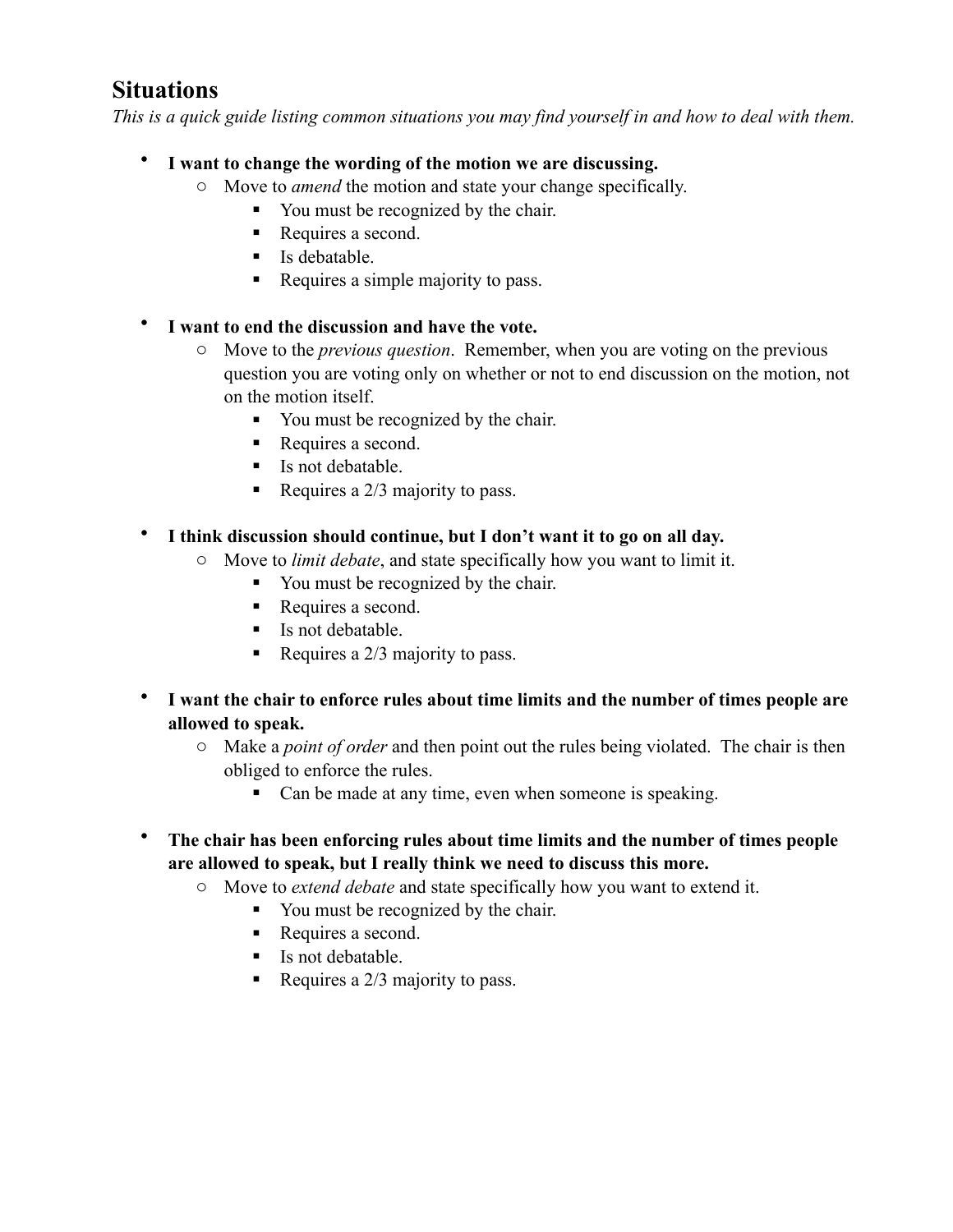### • **This motion needs more attention/investigation/discussion than we can give it today.**

- o Move to *refer* the motion to committee, then give the specifics of the committee and when and how you want them to report on the matter.
	- You must be recognized by the chair.
	- Requires a second.
	- $\blacksquare$  Is debatable.
	- Requires a simple majority to pass.

### • **I need a bathroom break.**

- o Move to *recess* and state for how long or give a time you want to reconvene.
	- You must be recognized by the chair.
	- Requires a second.
	- Is not debatable.
	- Requires a simple majority to pass.

## • **I have no idea what is going on.**

- o Make a *parliamentary inquiry*, and ask the chair to explain what is going on.
	- Can be made at any time, as long as no one is speaking.
- **I want to motion to do something, but I'm not sure how to do it or if it is in order right now.**
	- o Make a *parliamentary inquiry* and explain what you want to do to the chair, who should then tell you the proper manner in which to do it.
		- Can be made at any time, as long as no one is speaking.
		- After the chair explains, you do not have the right to immediately make the motion. You must wait until the chair recognizes you in the normal fashion.

## • **I have a question for the person who is speaking.**

o Don't interrupt, it's not nice. Technically, Robert's Rules allows for you make a *point of information* and interrupt a speaker by saying, "Will the speaker yield to a question?" The speaker can then choose to let you ask the question or not. But since both the question and the answer will count towards to speaker's time limit, it is very impolite to use this in situations with extremely strict time limits (like at the national convention). In this case, it is best to wait until the speaker is done and then address the chair with your point of inquiry, who then has the right to decide whether or not to allow it.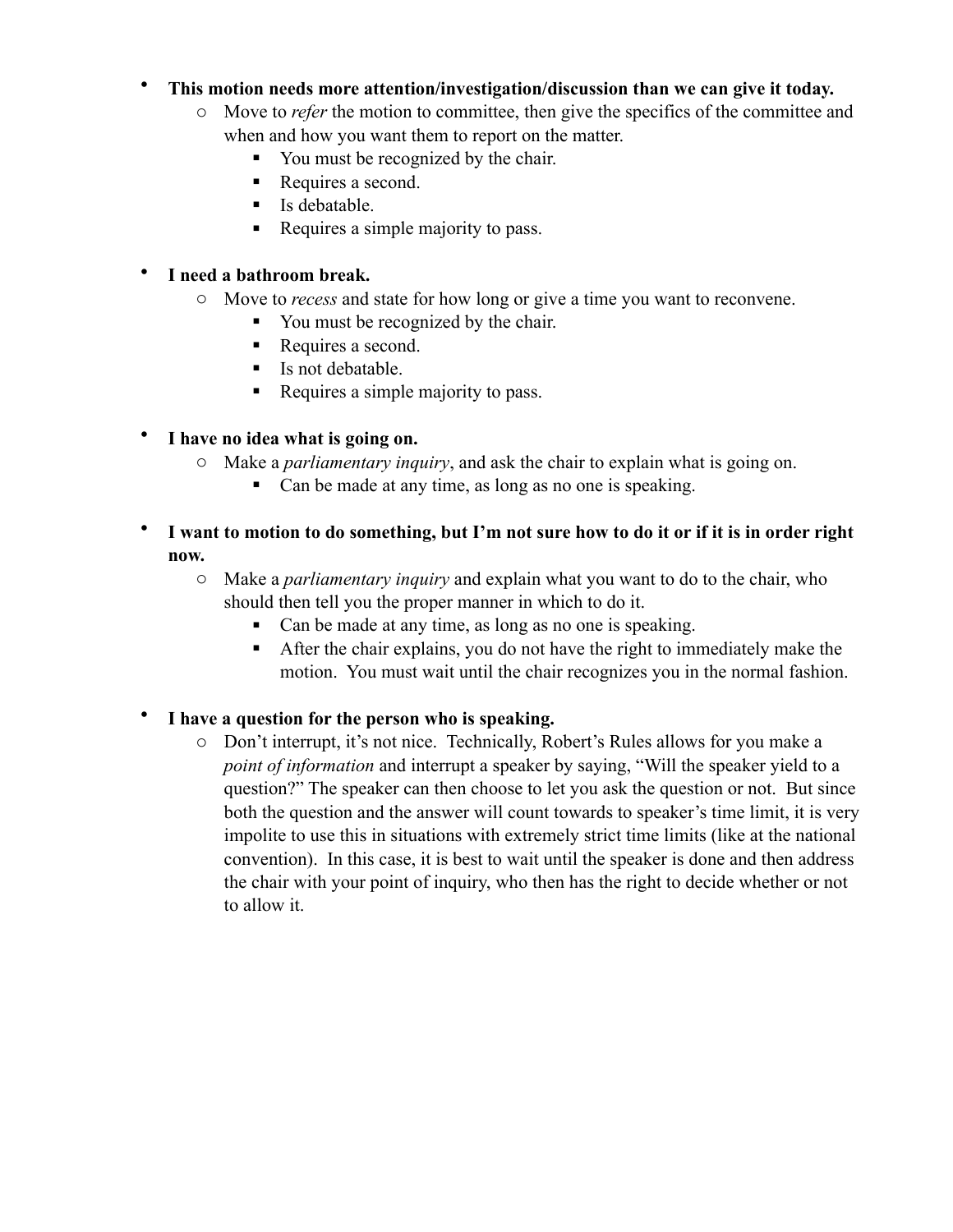### • **I have a question for the maker of the motion or someone who has already spoken.**

- o Make a *point of information*, and ask the chair if they will allow a question to soand-so. If the chair allows it, direct your question through the chair to the person. Never address the person directly.
	- Can be made at any time, as long as no one is speaking.
	- The chair has the right to decide whether or not to allow the question.

### • **I made a motion and now I think it's dumb.**

- o Ask *permission to withdraw* the motion.
	- Can be made at any time, though it is polite to wait until someone is done speaking.
	- The chair asks if there are any objections to the motion being withdrawn.
		- If no one objects, the motion is immediately withdrawn.
		- If there is an objection, the request to withdraw becomes a motion which must be seconded, is not debatable, and requires a simple majority to pass.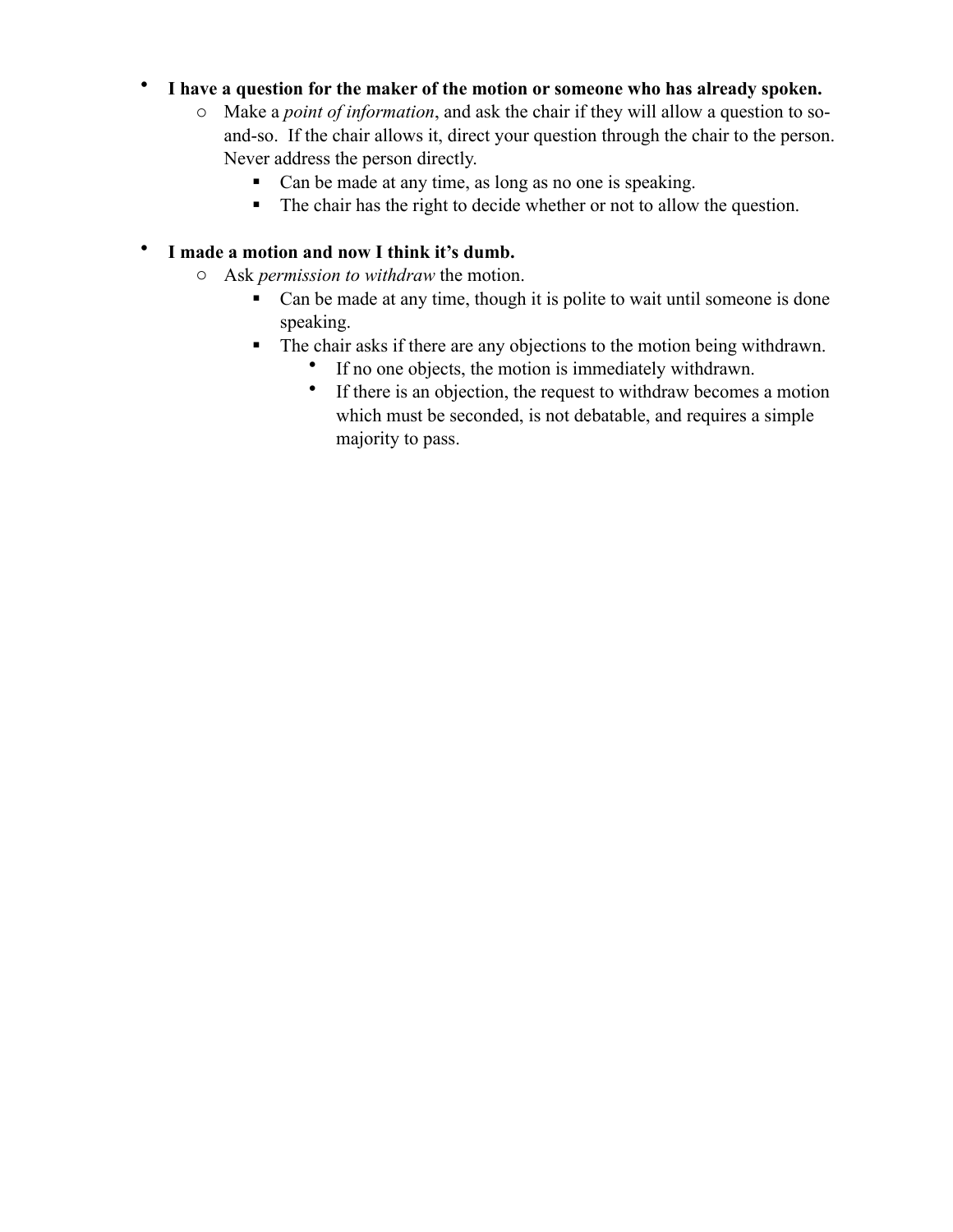# **Terms**

### *Amend*

To change the wording of a motion.

### *Assembly*

The people or delegates in a meeting.

### *Chair***,** *The*

The presiding officer of a meeting, whether it is the president or a committee head, etc., always referred to by their tile (Madam or Mr. President, Madam or Mr. Chair, etc). The chair essentially runs the meeting by recognizing who gets to speak when.

### *Motion*

The motion is the basic tool for getting things done, from proposing a new rule to changing the wording of something being considered to requesting a bathroom break. To make a motion, you simply use the phrase "I move that…" and state what you want.

**Main Motions** are any generally any sort of proposals that need to be discussed and voted upon, such as adopting a new rule, raising dues, amending the constitution or by-laws, etc. **Secondary Motions** occur during discussion of main motions, and are generally about amending the main motion.

**Privileged Motions** can be made at any time. The most common is to motion for a recess, i.e. a bathroom break.

### *Second*

Before a motion can be discussed, it must be seconded. This just means that someone other than the person who made the motion also thinks it should be discussed, which they indicate by saying "**Second!**" after a motion is made. Seconding a motion doesn't necessarily mean you support it—it just means that you think it should be discussed by the assembly. If someone makes a motion and no one seconds it, it dies and cannot be discussed.

## *Order*

The proper manner for doing things, as established by the rules. Certain things can happen only at certain times, otherwise they are *out of order* and are invalidated.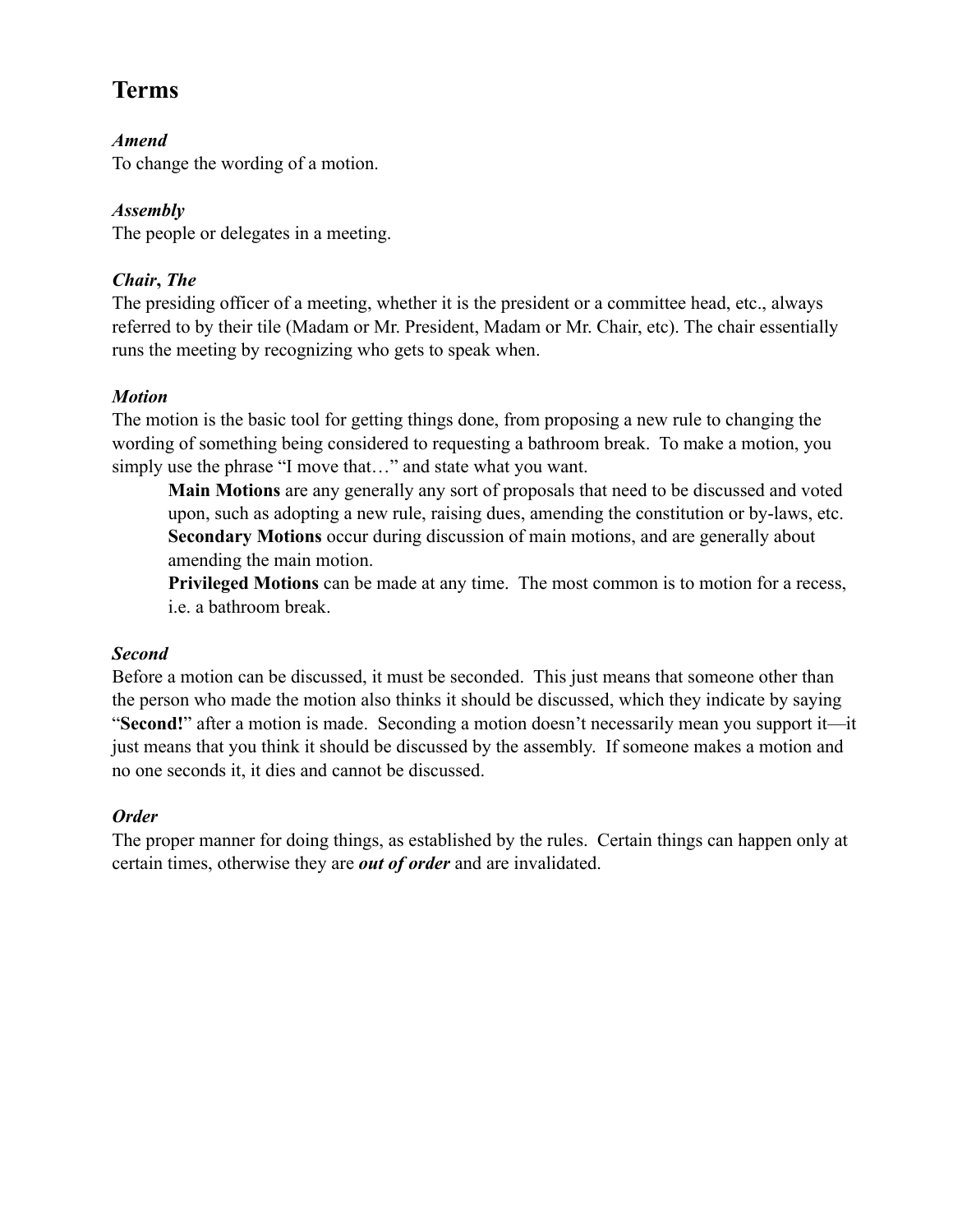# **Common Motions**

#### *Motion to the Previous Question, or "Call to Question"*

The motion to the previous question is actually a motion to stop debate and proceed to a vote. **The call to question does not automatically force a vote on the main motion unless it is passed.** It's a bit confusing, but it is best to envision it that when someone moves to the previous question they are moving to stop discussion. Since this would effectively cut off anyone who still has something to say, a motion to the previous question requires a 2/3 majority to pass. This means 2/3 of the members have to agree to stop discussion. If the motion to previous question does not pass, discussion remains open. If it passes, discussion is stopped, the chair restates the main motion, and the assembly proceeds immediately to vote on it. A motion to previous question is required to stop debate even on amendments or amendments to amendments. However, the chair may opt to skip directly to a vote at any point when it appears no one has any more discussion on a particular topic. You must be recognized by the chair in the normal fashion to motion to the previous question.

#### *Motion to Amend*

The motion to amend is used to change the wording of a motion. Common methods of amending motions are by striking out words, substituting words, or adding words. You can also strike, substitute, or add entire phrases or paragraphs to a motion should the need arise. In order to make a motion to amend, you must first be recognized by the chair in the normal fashion. If your motion to amend is seconded, the assembly proceeds immediately to debate it. During this period, members may only talk about the merits of the amendment, and not of the main motion itself. Debate on a motion to amend is ended when a motion to the *previous question* has been successfully passed. The chair then restates the motion to amend, and the assembly proceeds directly to a vote on the amendment. A motion to amend must be passed by a simple majority.

#### *Motion to Limit or Extend Debate*

A motion to *limit* debate can be used to set up time limits for speakers, set a time limit for discussion for the topic, limit the number of times people are allowed to speak, or otherwise reduce the amount of time allowed for discussion from the default rules. A motion to *extend* debate can be used to increase time limits, the number of times people can speak, or otherwise increase the allowable discussion time from the default rules. In order to make a motion to limit or extend debate, you must be recognized by the chair in the normal fashion. You must then state specifically how you wish to limit or extend debate. If someone seconds, then the assembly immediately proceeds to a vote. A motion to limit or extend debate must have a 2/3 majority to pass.

#### *Motion to Refer to Committee*

This is pretty self-explanatory. This takes the topic you are discussing and dumps it in the hands of a committee to further discuss or resolve. You must be very specific when making this motion, stating exactly which committee you are referring it to, to what extent they should resolve the issue, and when they should report on their findings. Examples: "I move that the social committee select two of these locations for us to vote on at the next meeting," or "I move that this be referred to a new committee consisting of one person from each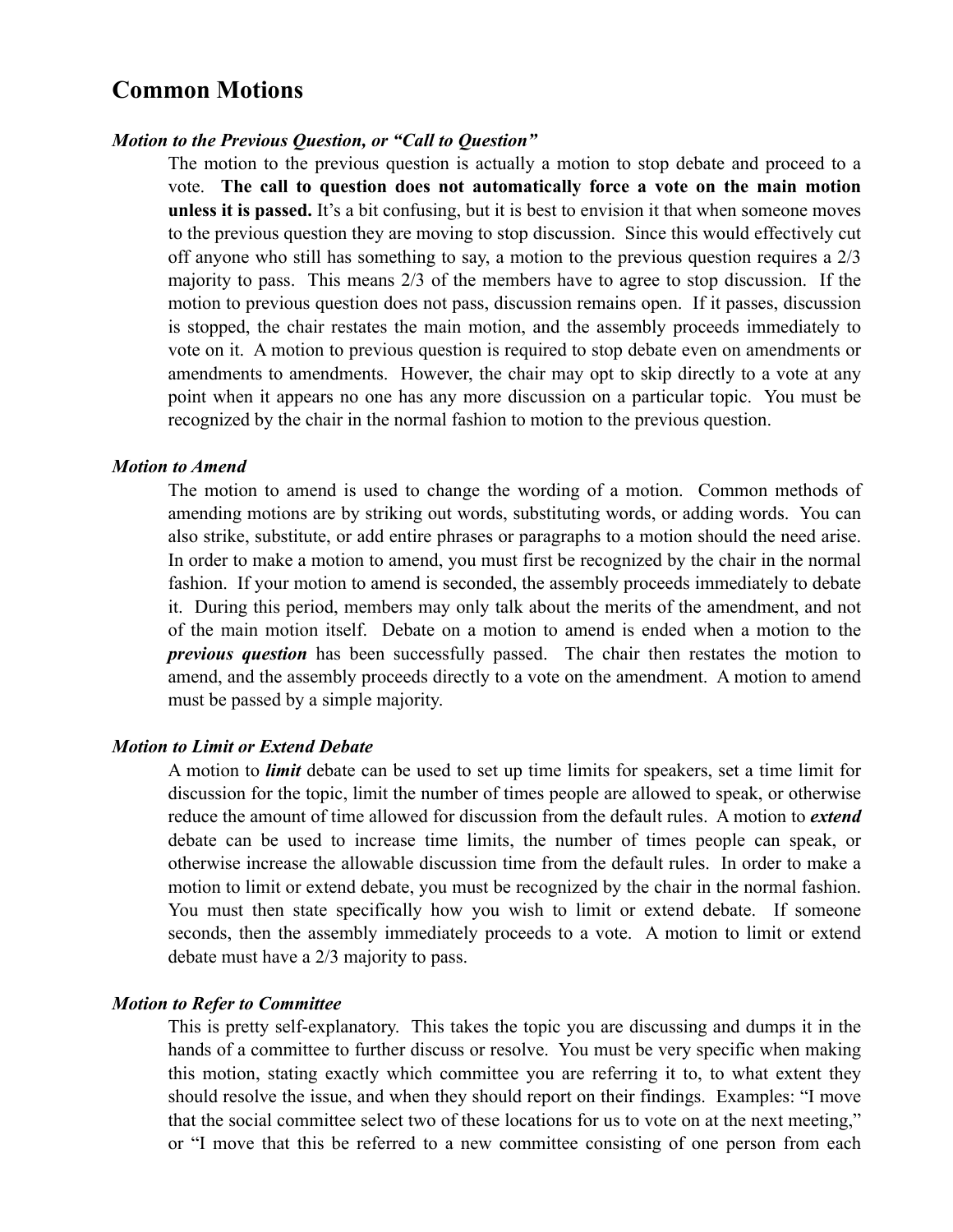major, which will give a report and recommendation two weeks from now." You must be recognized by the chair in the normal fashion to make a motion to refer to a committee and it must be seconded. It is then debatable until someone successfully motions to previous question.

#### *Motion to Recess*

The motion to recess is used to ask for a short break. When motioning to recess, you should specify for how long you want to recess, such as "I motion for a ten minute recess," or "I motion to recess until 3:00 PM." In order to make this motion, you must be recognized by the chair in the normal fashion. The motion to recess is immediately put to a vote if someone seconds it, and it requires a simple majority to pass.

#### *Point of Order*

This is used to point out when something is against the rules, which can be anything from someone talking too long to a vote being done improperly. If something is out of order, all you have to do is get the chair's attention by saying "Point of Order", and then describe how the rules are being broken. Then the chair has to enforce the rule you pointed out.

#### *Point of Information*

There are two basic types of this. The first is when you want to ask a question of the maker of a motion or someone who has already spoken. To do this, just wait until no one else is speaking and then get the chair's attention by saying "Point of Information" and then ask for permission to ask a question. The chair can then decide whether or not to allow you to ask the question. The second type of point of information is the *parliamentary inquiry.* You can make one of these when you are unsure of how to properly do something, or are confused as to what is going on and want some clarification. Again, when no one is speaking, you can get the chair's attention by saying "Point of Information," say you have a *parliamentary inquiry,* and then ask the chair your question. When you make a parliamentary inquiry, the chair does *not* have the right to decide whether or not to allow you to ask the question—he has to answer it.

#### *Permission to Withdraw a Motion*

You can do this if you've changed your mind about a motion you've made, and want to unmake it. Unfortunately, you can't do this whenever you want. You can only do it after you've been called on by the chair, as if you were wanting to speak on the motion. When the chair calls on you, you may ask for permission to withdraw your motion. The chair will then ask if there are any objections—if there aren't, then you get to withdraw the motion. But if someone doesn't want you to withdraw it, then your request to withdraw becomes an actual motion that has to be seconded and voted on.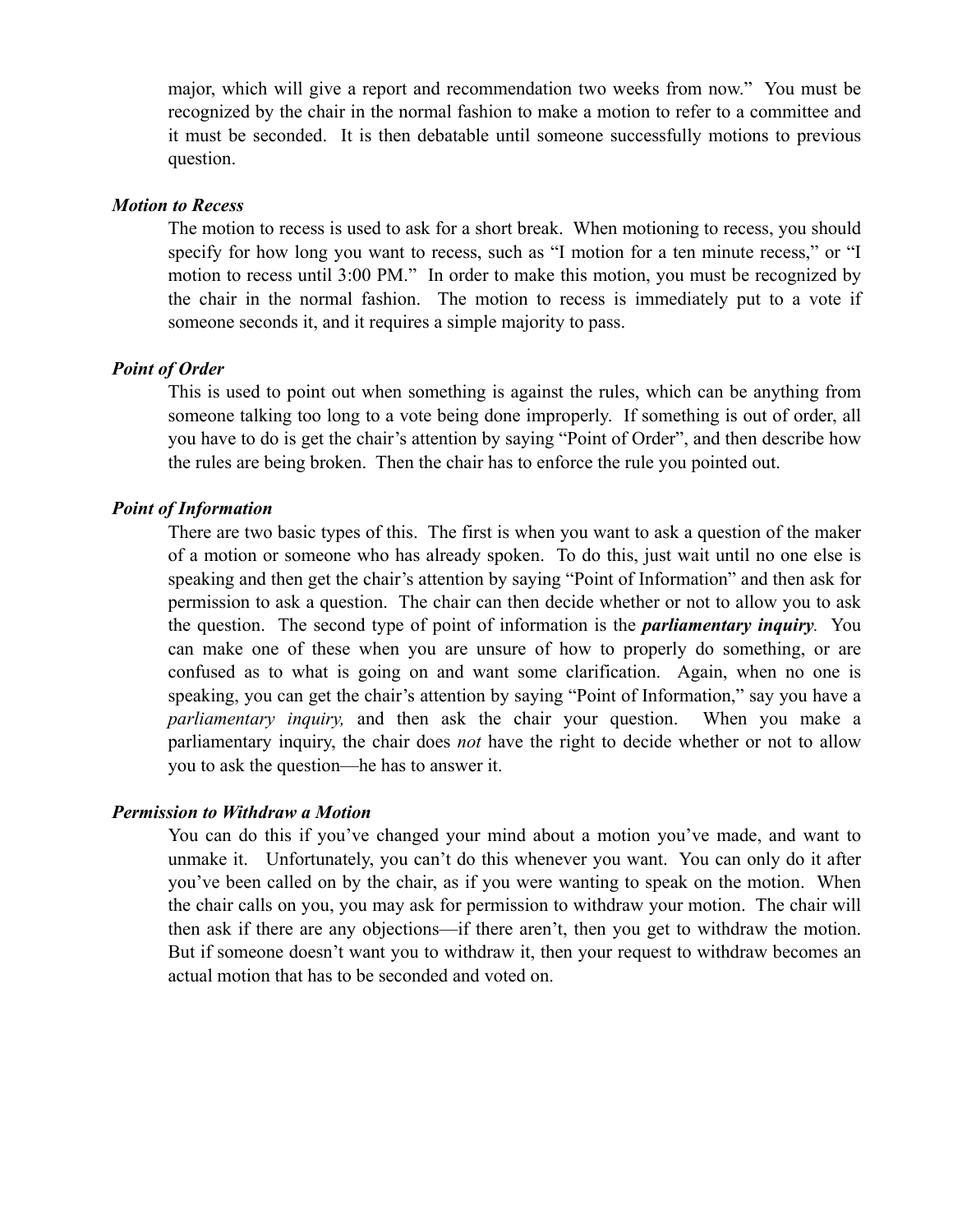# **Voting**

*This section describes the different types of votes and some general rules about voting.*

## **Voice Vote**

The most common type of voting, this is when the chair says "**Those in favor of the motion, say aye.**" All members in support of the motion call out "aye". Next, the chair says "Those opposed, say no" after which opponents call out "no". If there is a clear majority, the chair announces the result. If there is not a clear majority, a member may call for the vote to be retaken by calling out "**division!**"

## **Hand Vote**

A hand vote works the same as a voice vote, where the chair first calls for those in favor to raise their hands. Without counting, they then call for those opposed to raise their hands. If a majority is seen, the chair will announce the result. Again, a member may call "**division**" if they believe there was not a clear majority. In addition, a member may **ask that the vote be counted**. The chair then retakes the vote in the same way but counts the votes for and against the motion.

## **Counted Vote**

This is simply the counted version of the hand vote. Some groups may choose to skip the uncounted hand vote since it really does little more than the voice vote.

## **Roll Call Vote**

It is not uncommon to see the roll call vote happen at convention, but it typically does not happen during chapter meetings. If you still want to know what it is, read on. A roll call vote is literally what you think it would be. The chair reads the names of each voting member, and after hearing their name, the member calls out yes (or aye) or no. You can see why this may be a bit intense for chapter meetings, where votes may be more personal than convention voting, where one person's vote represents a group of people.

## **Secret Ballot**

This is the one type of vote where each member's vote choice is not known to everyone else. This is used for elections, but may also be used for regular motions, especially more sensitive topics. This is also the most paper-traceable vote and the final destination if division is repeatedly called for. A ballot vote may be called for when the original motion is initially about to be voted upon.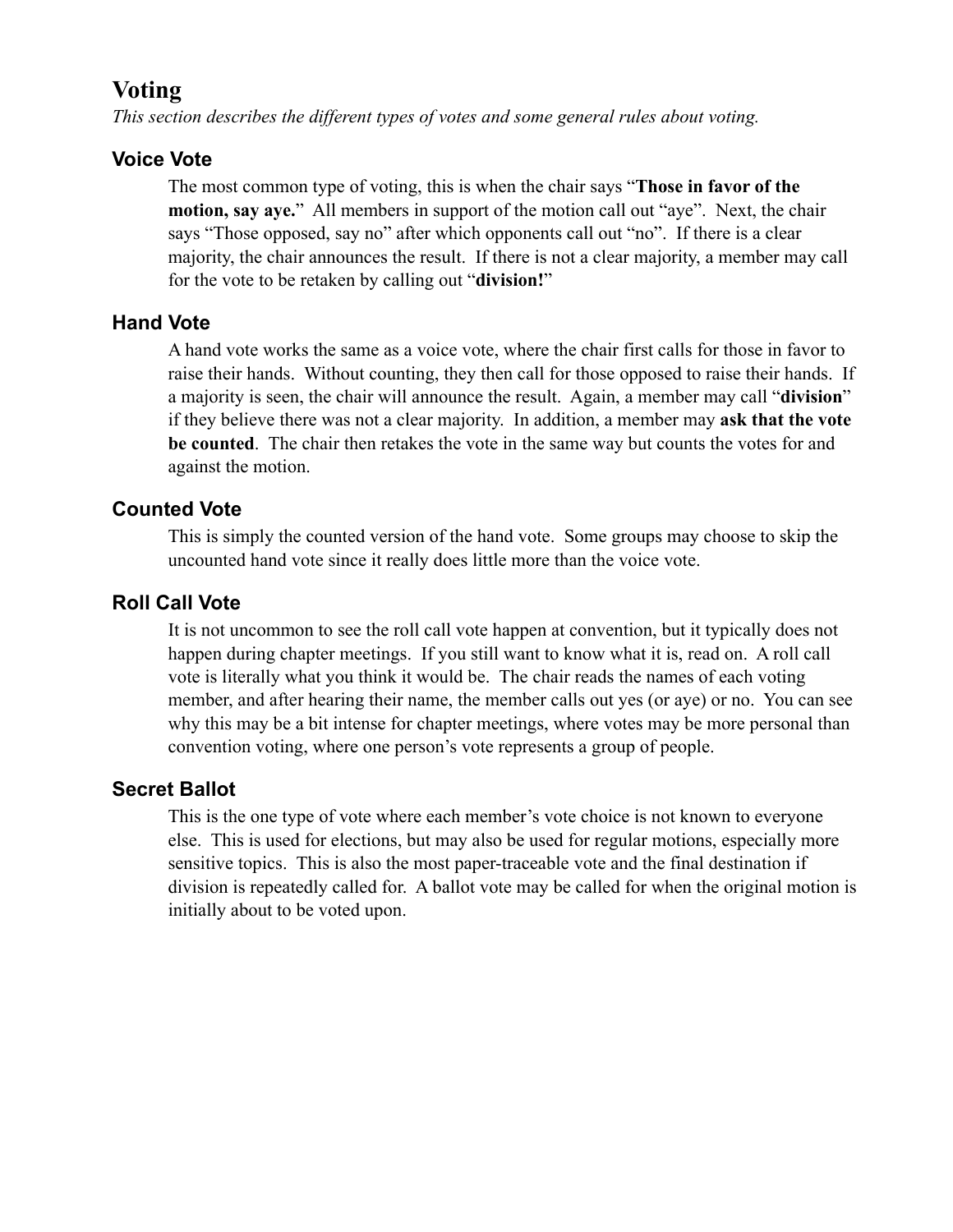### *Additional notes on voting*

- A member may change their vote at **any point during the voting process** before the final result is recorded. This means, if a voice vote is made but division is called and voting moves to a counted hand vote, any member may change their vote.
- "Unanimous consent" instead of voting: This allows a simple decision to be made by the group without the formality of motioning and voting. An example of when this is useful may be that a speaker has reached the time limit on a topic but the membership still wants to hear them finish. The chair may ask "**Is there any objection** to the member's time being extended by two minutes?" After pausing, if no member calls out "**I object**" the chair may say "**I hear no objection**, so the member's time is extended by two minutes."
- Any member whose right to vote has not been taken away by disciplinary matters has the right to vote, whether or not they have paid their dues. However, a group's constitution and by-laws may take away a member's right to vote if they are delinquent in their dues. Remember, any time Robert's Rules may conflict with an organization's Constitution and By-Laws, the group must follow the C&BL.
- A **majority vote** is defined as *more than half of the votes cast*, excluding abstentions, at a regular meeting with a quorum present. This vote is typically used for elections or adopting a motion.
- A **two-thirds vote** is defined as *at least two-thirds of the votes cast*, excluding abstentions, at a regular meeting with a quorum present. This vote is most commonly used for suspension of the rules, or to close, limit, or extend debate.
- The final kind of voting you may experience is the **mail vote**. This is used when a vote of the entire membership is needed when convention is not in session, most commonly to vote to **admit a new or reactivated chapter**. Each active chapter and alumni association in good standing is mailed a ballot by certified mail, and they have 30 days in which to respond. It is important for each member organization to promptly reply because a majority of possible votes must be received in the affirmative in order for the motion to pass.